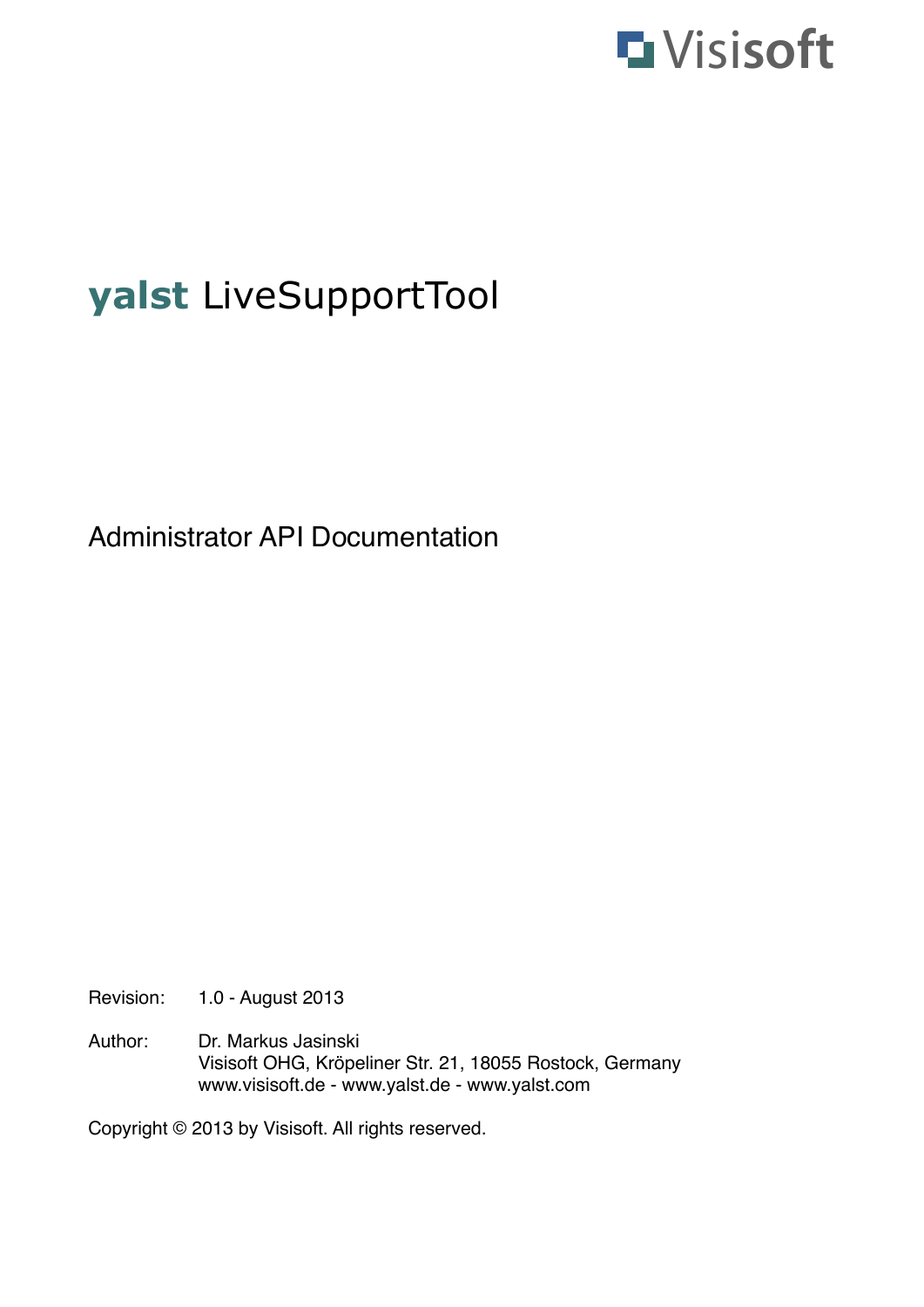## **Introduction**

The Administrator API (application programming interface) allows you to create or edit customers and to create or edit yalst instances. It can be used to automate the creation of yalst customers and packages on your server. All API functions return their answers in the JSON format (see www.json.org for details) using the UTF-8 character set.

## **Prerequisites**

You will need yalst 9.2 (or newer) to use the Administrator API. This API can only be used in download versions of yalst.

You will also need an API key for every command. The API key must be defined in the [admin] section of your yalst/data/config.ini file:

[Admin]

...

... api\_key = "d8e34f1e8a49276de8d6529621a354ba"

The API key needs to be 32-character hexadecimal string.

## **API Calls**

API calls are simple http (not recommended) or https (if supported by the respective yalst installation) invocations of the api.php script:

http://www.example.com/yalst/admin/api.php?cmd=hello&apikey=xyz

Please replace "www.example.com" with the domain of the respective yalst installation. Here is a sample answer in the JSON format:

```
{
   "version": "1.0",
   "language": "en",
   "edition": "Business",
   "licenses": 30,
   "operators": 10,
   "whitelabel": "false",
   "customers": 6,
   "instances": 12
}
```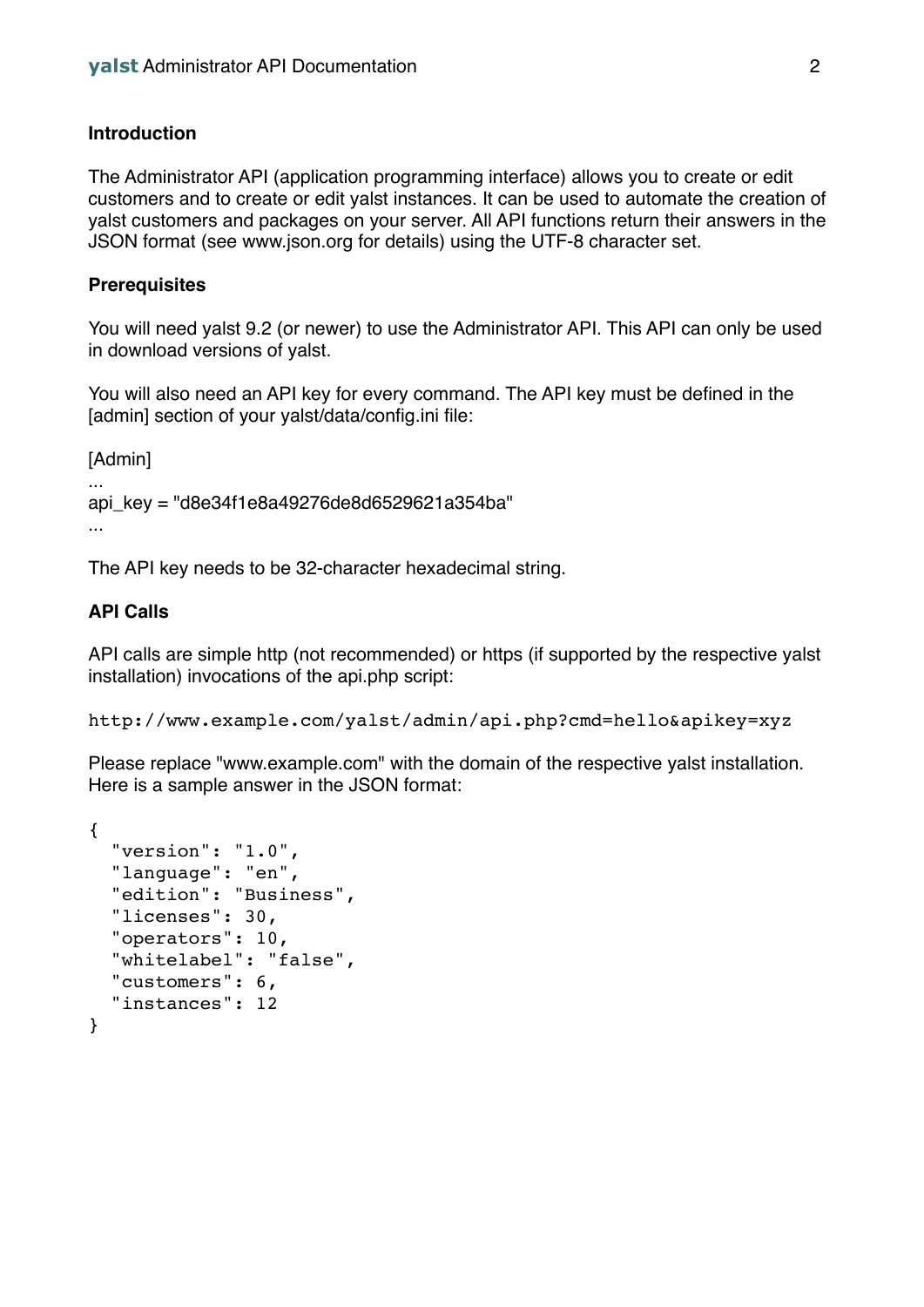# **Error Handling**

Error messages will also be returned in the JSON format:

```
{
   "error": "missing ini file",
   "code": 1
}
```
## **API Commands**

**HELLO** 

api.php?cmd=hello&apikey=xyz

Purpose: collect general information about yalst installation

Parameters:

| apikey    | API key (as defined in config.ini)                         |
|-----------|------------------------------------------------------------|
| clientcap | API version the client supports (e.g. 1.2, 1.0 if omitted) |

Returns:

| version    | string  | version of Administrator API                                    |
|------------|---------|-----------------------------------------------------------------|
| language   | string  | primary language of yalst installation (currently "en" or "de") |
| edition    | string  | edition of yalst                                                |
| licenses   | integer | number of licenses                                              |
| operators  | integer | maximum number of operators per license                         |
| whitelabel | boolean | returns true for whitelabel installations                       |
| customers  | integer | current number of customers                                     |
| instances  | integer | current number of yalst instances                               |

Command-specific errors:

31 "mysql query failed" (can't read from settings table)

32 "mysql query failed" (can't read from customers table)

#### CUSTOMER.CREATE

api.php?cmd=customer.create&apikey=xyz

Purpose:

create a new and empty customer record

Parameters:

| apikey    | API key (as defined in config.ini)                         |
|-----------|------------------------------------------------------------|
| clientcap | API version the client supports (e.g. 1.2, 1.0 if omitted) |

Returns:

|  | cno | integer | customer number of the new record |  |
|--|-----|---------|-----------------------------------|--|
|--|-----|---------|-----------------------------------|--|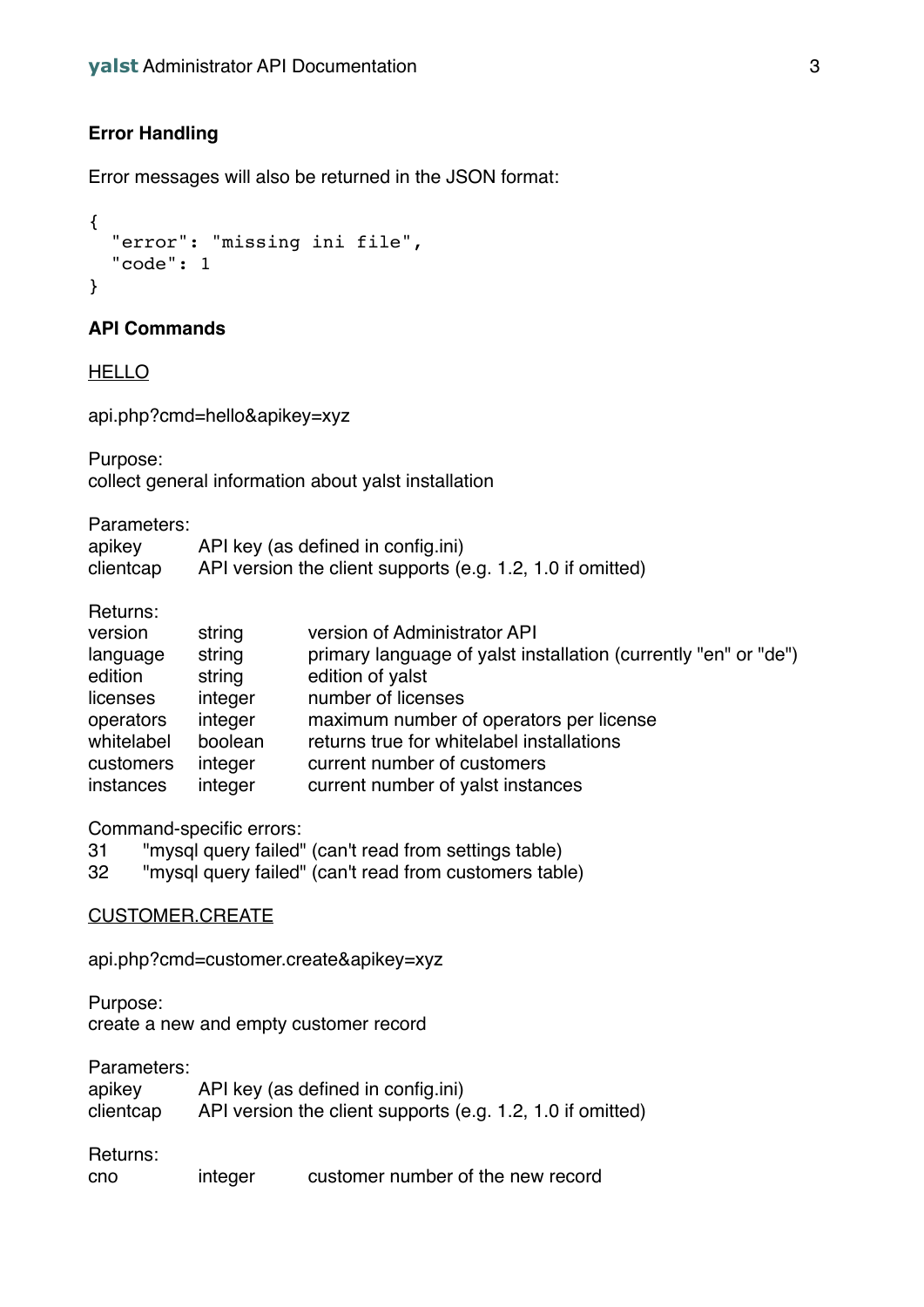Command-specific errors:

- 33 "mysql\_query failed" (can't read from customer table)
- 34 "mysql\_query failed" (can't write to customer table)

#### CUSTOMER.UPDATE

api.php?cmd=customer.update&apikey=xyz&cno=CNO&update=FIELD&value=VALUE

Purpose:

edit an existing customer

#### Parameters:

| apikey                                                       | API key (as defined in config.ini)                                                                                                                                                                                                          |
|--------------------------------------------------------------|---------------------------------------------------------------------------------------------------------------------------------------------------------------------------------------------------------------------------------------------|
| clientcap                                                    | API version the client supports (e.g. 1.2, 1.0 if omitted)                                                                                                                                                                                  |
| cno                                                          | customer number (as returned by the customer create command)                                                                                                                                                                                |
| update                                                       | field to update (see list below)                                                                                                                                                                                                            |
| value                                                        | new value of the field (can be omitted to empty a field)                                                                                                                                                                                    |
| Field list:<br>company<br>user<br>password<br>street<br>city | company name (max. 80 characters)<br>contact person (max. 80 characters)<br>password (8 to 64 characters, same requirements as in yalst administration)<br>street address (max. 80 characters)<br>postal code and city (max. 80 characters) |
| country                                                      | two-character country code (this field requires a value)                                                                                                                                                                                    |
| phone                                                        | phone number (max. 80 characters)                                                                                                                                                                                                           |
| email                                                        | e-mail address (max. 80 characters)                                                                                                                                                                                                         |
| notes                                                        | customer notes/remarks (must fit into an MySQL TEXT field)                                                                                                                                                                                  |
| active                                                       | boolean value, "false" deactivates customer account                                                                                                                                                                                         |
| resetpass                                                    | boolean value, "true" forces customer to choose a new password                                                                                                                                                                              |

Returns:

update string "OK"

Command-specific errors:

- 35 "missing cno parameter"
- 36 "invalid cno parameter"
- 37 "mysql\_query failed" (can't read from customer table)
- 38 "customer not found"
- 47 "missing update parameter"
- 48 "invalid update parameter"
- 49 "mysql\_query failed" (can't update the database)
- 50 "field value too long"
- 51 "field requires a value"
- 52 "invalid country value"
- 53 "invalid email address"<br>54 Theld value too short"
- "field value too short"
- 55 "space character in password"
- 57 "password requires at least one digit"
- 56 "password identical with user field"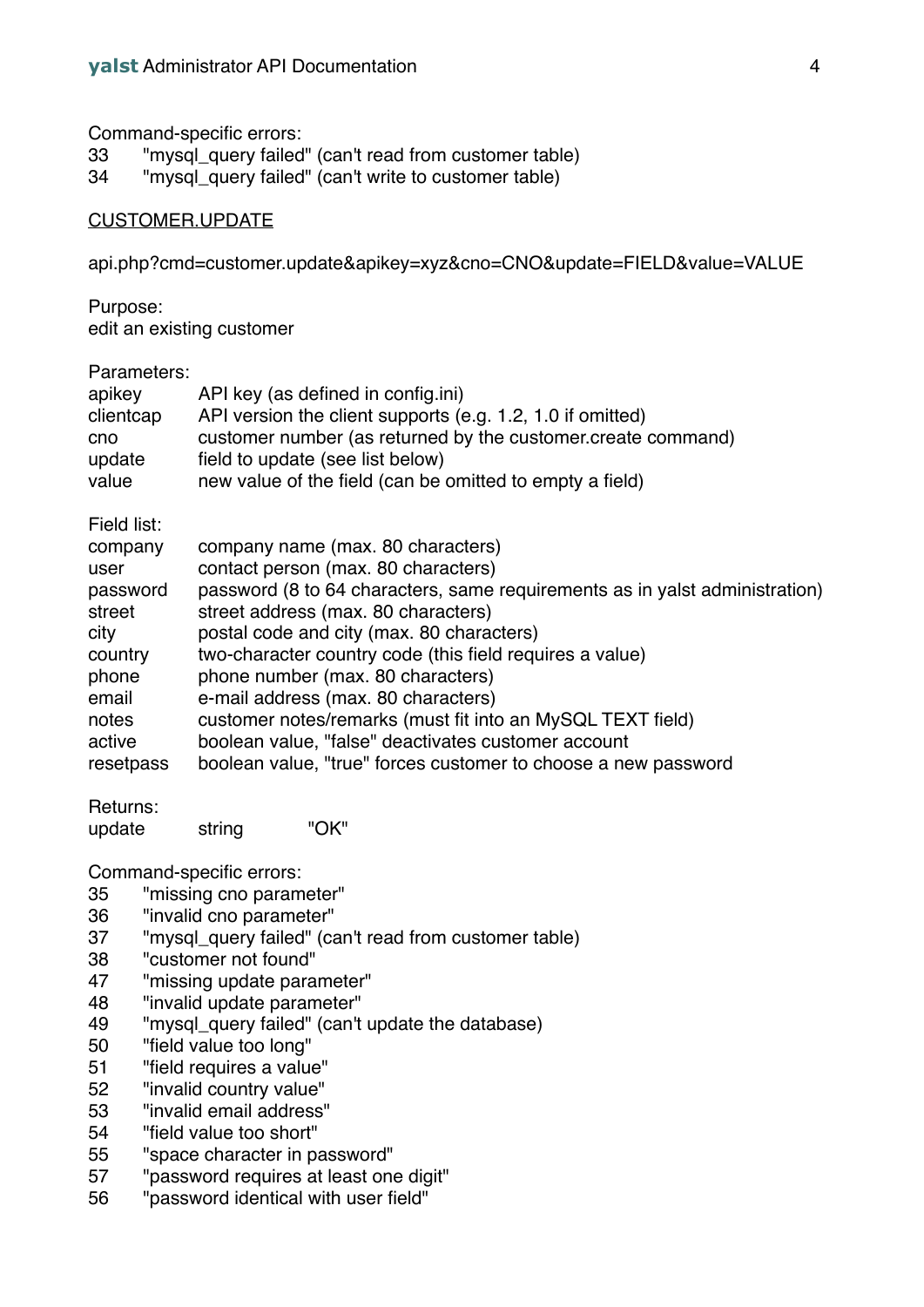- 58 "password requires at least one upper-case character"
- 59 "password requires at least one lower-case character"
- 60 "password is too easy"
- 61 "invalid character(s) in password"

## CUSTOMER.READ

api.php?cmd=customer.read&apikey=xyz&cno=CNO

Purpose: retrieve a customer record

#### Parameters:

| apikey    | API key (as defined in config.ini)                           |
|-----------|--------------------------------------------------------------|
| clientcap | API version the client supports (e.g. 1.2, 1.0 if omitted)   |
| cno       | customer number (as returned by the customer create command) |

Returns:

| string | company name               |
|--------|----------------------------|
| string | contact person             |
| string | street address             |
| string | postal code and city       |
| string | two-character country code |
| string | phone number               |
| string | e-mail address             |
| string | customer notes/remarks     |
|        |                            |

Command-specific errors:

- 35 "missing cno parameter"
- 36 "invalid cno parameter"
- 37 "mysql\_query failed" (can't read from customer table)
- 38 "customer not found"

## PRODUCT.CREATE

api.php?cmd=product.create&apikey=xyz&cno=CNO

Purpose: create a new yalst package with default settings

Parameters:

| apikey    | API key (as defined in config.ini)                           |
|-----------|--------------------------------------------------------------|
| clientcap | API version the client supports (e.g. 1.2, 1.0 if omitted)   |
| cno       | customer number (as returned by the customer create command) |

Returns:

| site | string | site name, e.g. "1-1" |  |
|------|--------|-----------------------|--|
|      |        |                       |  |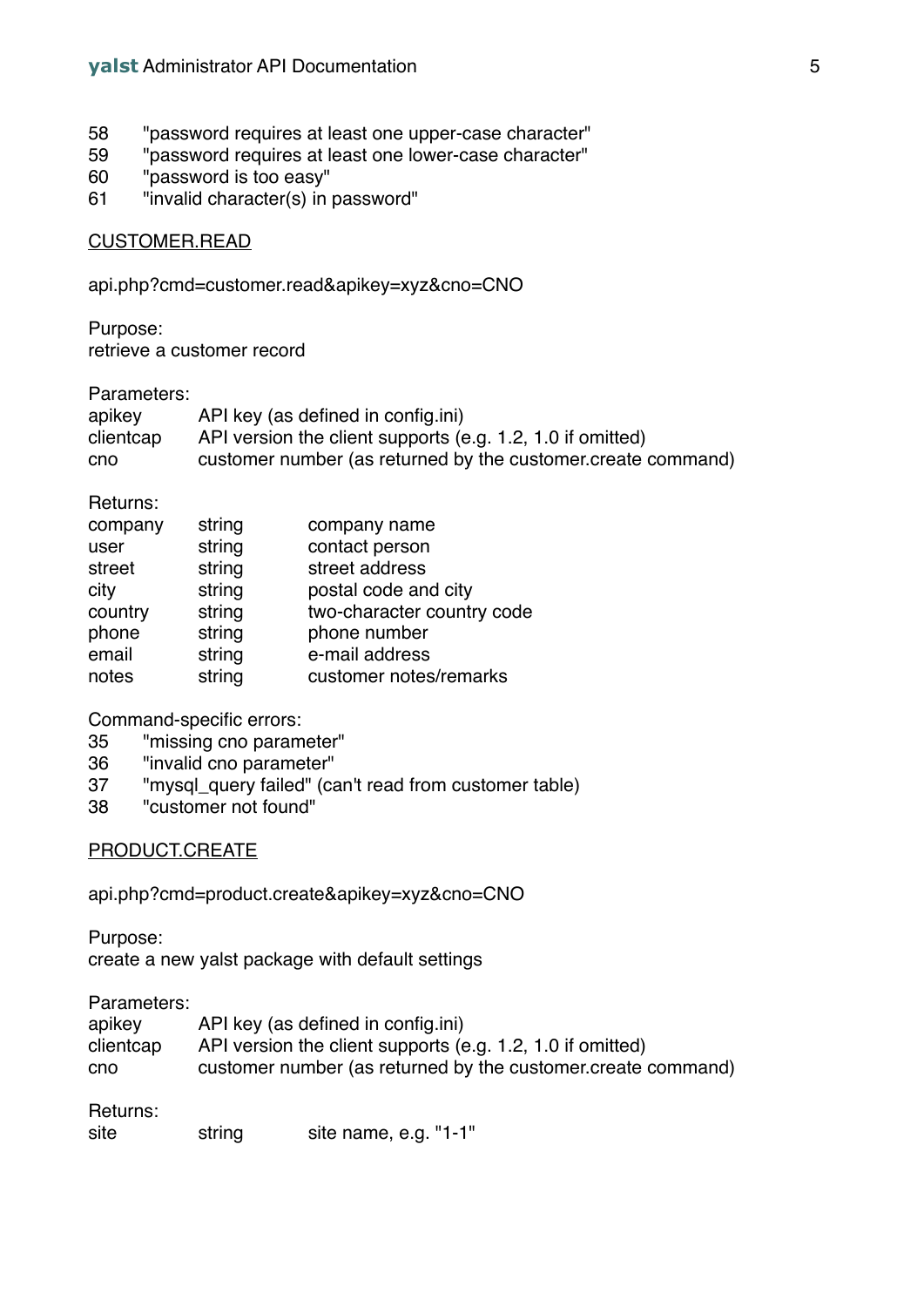Command-specific errors:

- 35 "missing cno parameter"
- 36 "invalid cno parameter"
- "mysql\_query failed" (can't read from customer table)
- 38 "customer not found"
- 39 "mysql\_query failed" (can't read from product table)
- 40 "mysql\_query failed" (can't write to product table)
- 41 "mysql\_query failed" (can't write to settings table)
- 42 "mysql\_query failed" (can't write to monitor table)
- 110 "license exhausted"

## PRODUCT.UPDATE

api.php?cmd=product.create&apikey=xyz&site=SITE&update=FIELD&value=VALUE

Purpose:

update settings of a yalst package

| Parameters: |
|-------------|
|-------------|

| apikey    | API key (as defined in config.ini)                         |
|-----------|------------------------------------------------------------|
| clientcap | API version the client supports (e.g. 1.2, 1.0 if omitted) |
| site      | site name (as returned by the product create command)      |
| update    | field to update (see list below)                           |
| value     | new value of the field (can be omitted to empty a field)   |

| "basic" or "professional" or "business"                                |
|------------------------------------------------------------------------|
| max. number of operators (can't exceed current license)                |
| boolean value, "true" for a whitelabel package                         |
| "full" or date of test access expiration in YYYYMMDD format            |
| URL of online button (max. 120 characters, field requires a value)     |
| URL of offline button (max. 120 characters)                            |
| domain of yalst site (max. 80 characters, field requires a value)      |
| contact address for contact forms and transcripts (max. 80 characters) |
|                                                                        |

| Returns: |        |      |
|----------|--------|------|
| update   | string | "OK" |

Command-specific errors:

- 43 "missing site parameter"
- 44 "invalid site parameter"
- 45 "mysql\_query failed" (can't read from settings table)
- 46 "site not found"
- 63 "invalid update parameter"
- 64 "mysql\_query failed" (can't write to settings table)
- 66 "invalid edition"
- 67 "no license for this edition"
- 68 "no license for whitelabel"
- 69 "no license for unlimited operators"<br>70 "invalid operator number"
- "invalid operator number"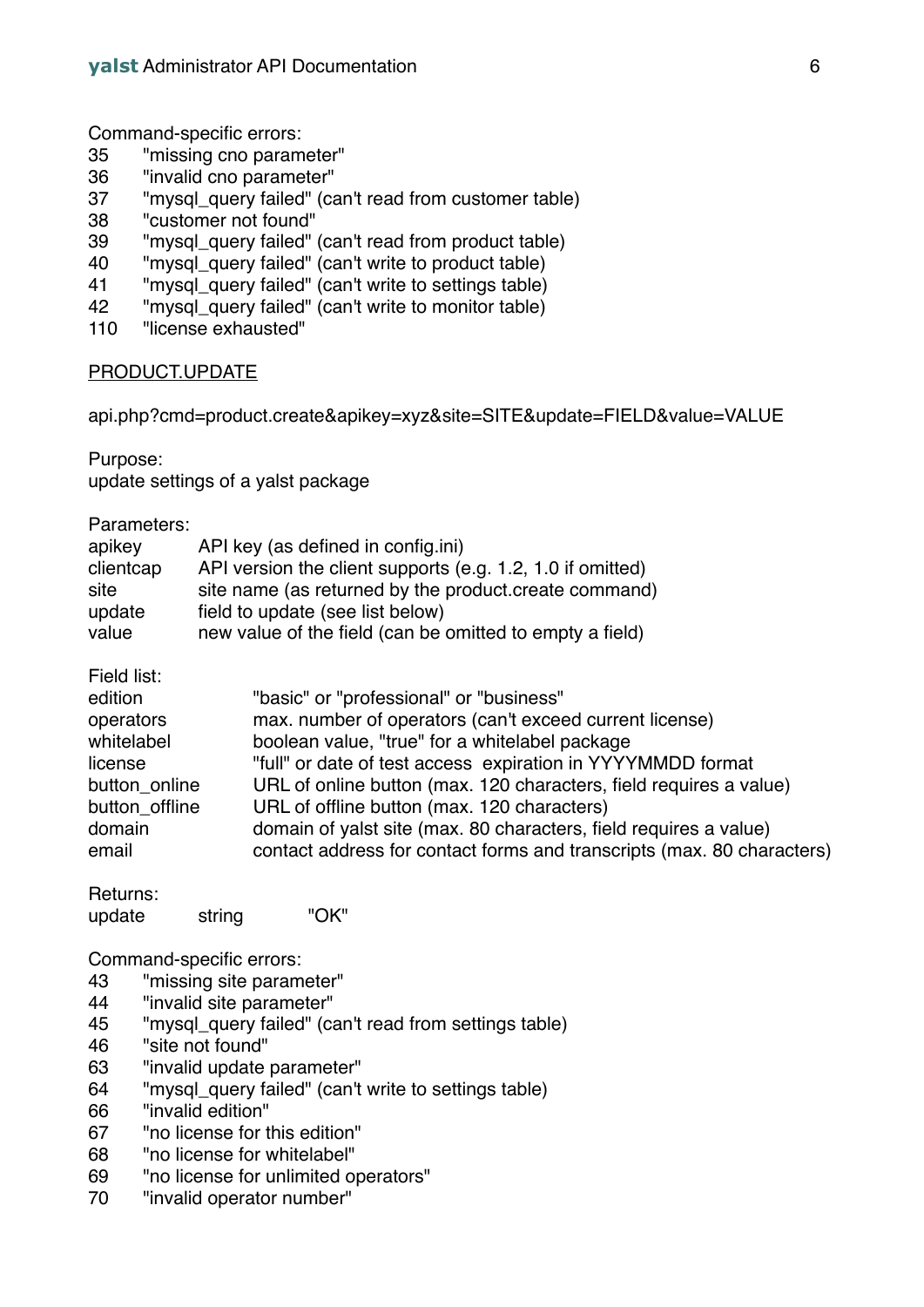- 71 "no license for N operators" (N stands for the desired operator number)
- 72 "field requires a value"
- 73 "invalid license value"<br>74 "license date is in the r
- "license date is in the past"
- 75 "field value too long"
- 76 "invalid email address"
- 77 "invalid URL scheme"
- 78 "invalid URL host"
- 79 "invalid URL path"
- 80 "invalid domain value"

## PRODUCT.READ

api.php?cmd=product.read&apikey=xyz&site=SITE&user=USER&pass=PASS...

Purpose: read key site settings

Parameters:

| apikey    | API key (as defined in config.ini)                         |
|-----------|------------------------------------------------------------|
| clientcap | API version the client supports (e.g. 1.2, 1.0 if omitted) |
| site      | site name (as returned by the product create command)      |

Returns:

| license        | string  | "full" or "test (expired YYYY-MM-DD)"             |
|----------------|---------|---------------------------------------------------|
|                |         | or "test (expires YYYY-MM-DD)"                    |
| edition        | string  | "Basic" or "Professional" or "Business"           |
| operators      | integer | maximum number of operators                       |
| whitelabel     | boolean | returns true for whitelabel sites                 |
| domain         | string  | domain of yalst site                              |
| email          | string  | contact address for contact forms and transcripts |
| button online  | string  | URL of online button                              |
| button offline | string  | URL of offline button                             |
|                |         |                                                   |

Command-specific errors:

- 43 "missing site parameter"
- 44 "invalid site parmeter"
- 45 "mysql\_query failed" (can't read from settings table)

#### FIRSTOP.CREATE

api.php?cmd=firstop.create&apikey=xyz&site=SITE&user=USER&pass=PASS...

Purpose:

create the first operator for a yalst site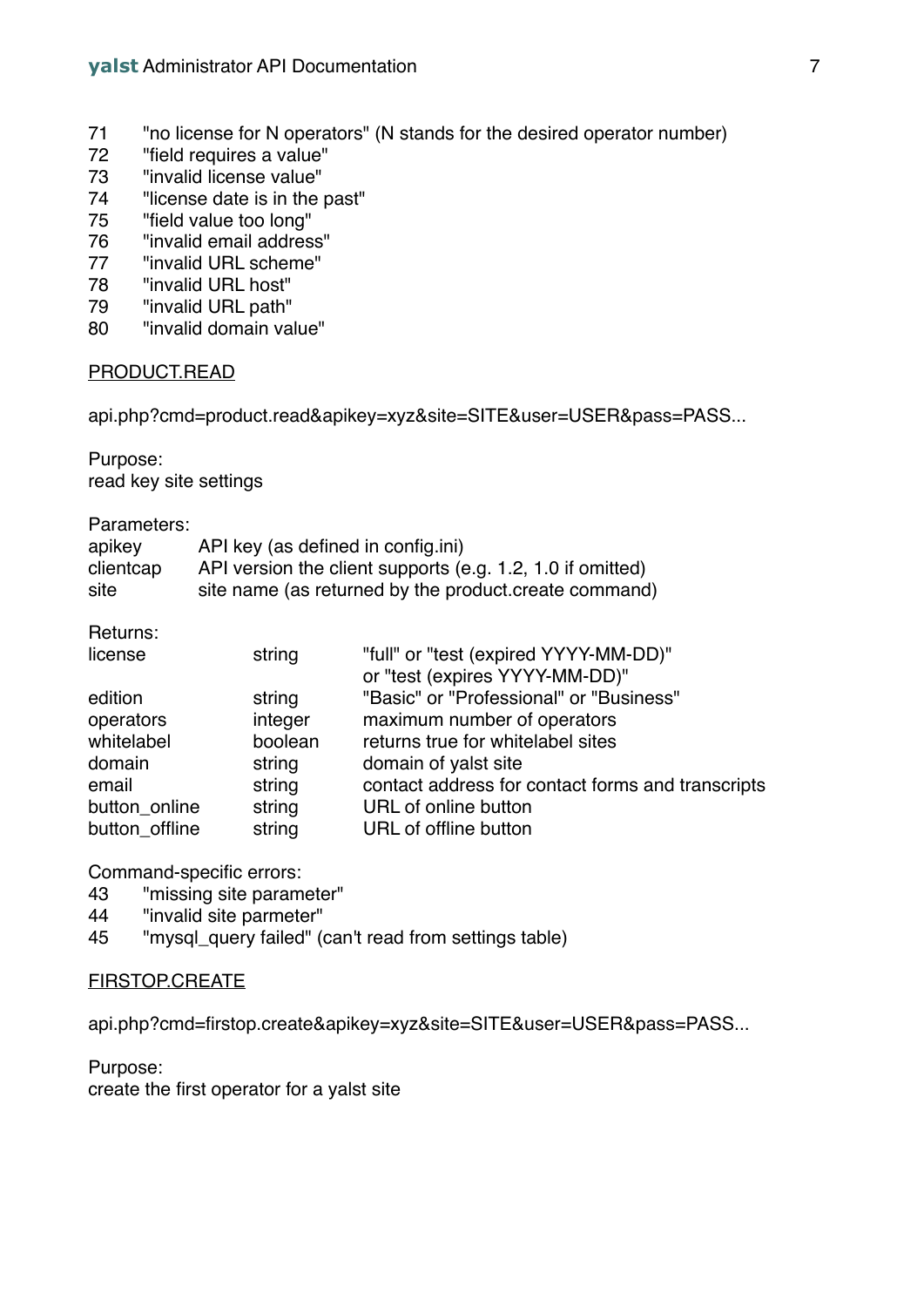| Parameters: |                                                                                             |
|-------------|---------------------------------------------------------------------------------------------|
| apikey      | API key (as defined in config.ini)                                                          |
| clientcap   | API version the client supports (e.g. 1.2, 1.0 if omitted)                                  |
| site        | site name (as returned by the product create command)                                       |
| user        | user name for operator (max. 8 characters)                                                  |
| pass        | password for operator (8 to 64 characters, same requirements<br>as in yalst administration) |
| name        | first and last name or nickname of operator (max. 30 characters)                            |

Returns:

| operator | string | "OK" |
|----------|--------|------|
|----------|--------|------|

Command-specific errors:

- 43 "missing site parameter"
- 44 "invalid site parameter"
- 45 "mysql\_query failed" (can't read from settings table)
- 75 "field value too long"
- 81 "mysql\_query failed" (can't read from login table)
- 82 "site already has operator(s)"
- 83 "missing user parameter"
- 84 "invalid user parameter"
- 85 "missing pass parameter"
- 86 "field value too short"
- 87 "space character in password"
- 88 "password requires at least one digit"
- 89 "password requires at least one upper-case character"
- 90 "password requires at least one lower-case character"
- 91 "password is too easy"
- 92 "invalid character(s) in password"
- 93 "missing name parameter"
- 94 "mysql\_query\_failed" (can't read from login table)
- 111 "mysql\_query failed" (cant't write to login table)

# FIRSTOP.UPDATE

api.php?cmd=firstop.update&apikey=xyz&site=SITE&update=FIELD&value=VALUE

Purpose:

update the first (and only) operator of a yalst site

Parameters:

| apikey    | API key (as defined in config.ini)                         |
|-----------|------------------------------------------------------------|
| clientcap | API version the client supports (e.g. 1.2, 1.0 if omitted) |
| site      | site name (as returned by the product create command)      |
| update    | field to update (see list below)                           |
| value     | new value of the field (required for all fields)           |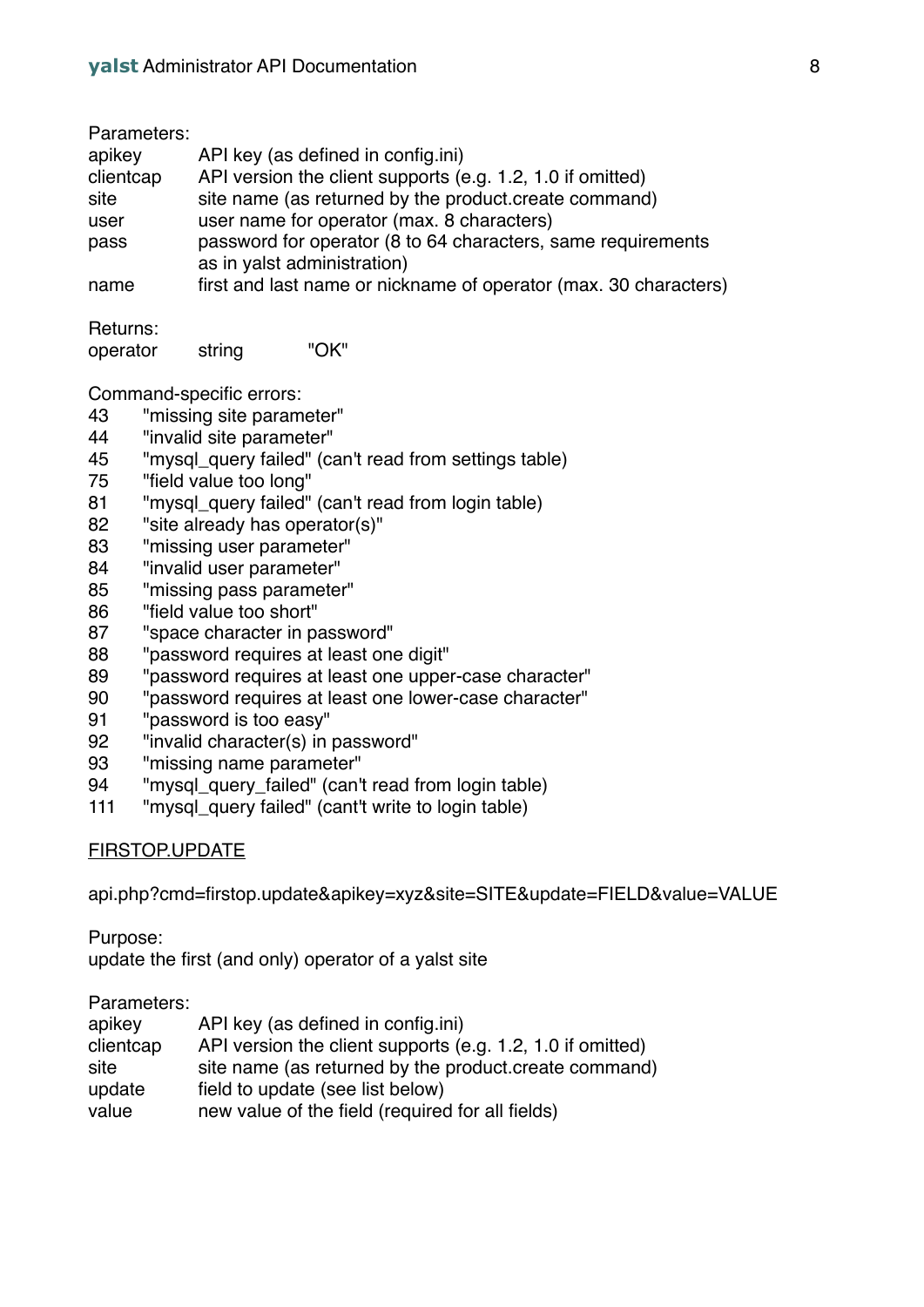Field list:

| $-1$ | final and last name an pielmance of an enater (mea). OO sharesters |
|------|--------------------------------------------------------------------|
|      | as in yalst administration)                                        |
| pass | password for operator (8 to 64 characters, same requirements       |

name first and last name or nickname of operator (max. 30 characters)

Returns:

| update | "OK"<br>string |
|--------|----------------|
|--------|----------------|

Command-specific errors:

- "missing site parameter"
- "invalid site parameter"
- "mysql\_query failed" (can't read from settings table)
- "mysql\_query failed" (can't read from login table)
- "site has no operators"
- "site has more than one operator"
- "missing update parameter"
- "invalid update parameter"
- "missing value parameter"
- "mysql\_query failed" (can't write to login table)
- "field value too long"
- 103 "space character in password"<br>104 "field value too short"
- "field value too short"
- "password requires at least one digit"
- "password requires at least one upper-case character"
- "password requires at least one lower-case character"
- "password is too easy"
- "invalid character(s) in password"